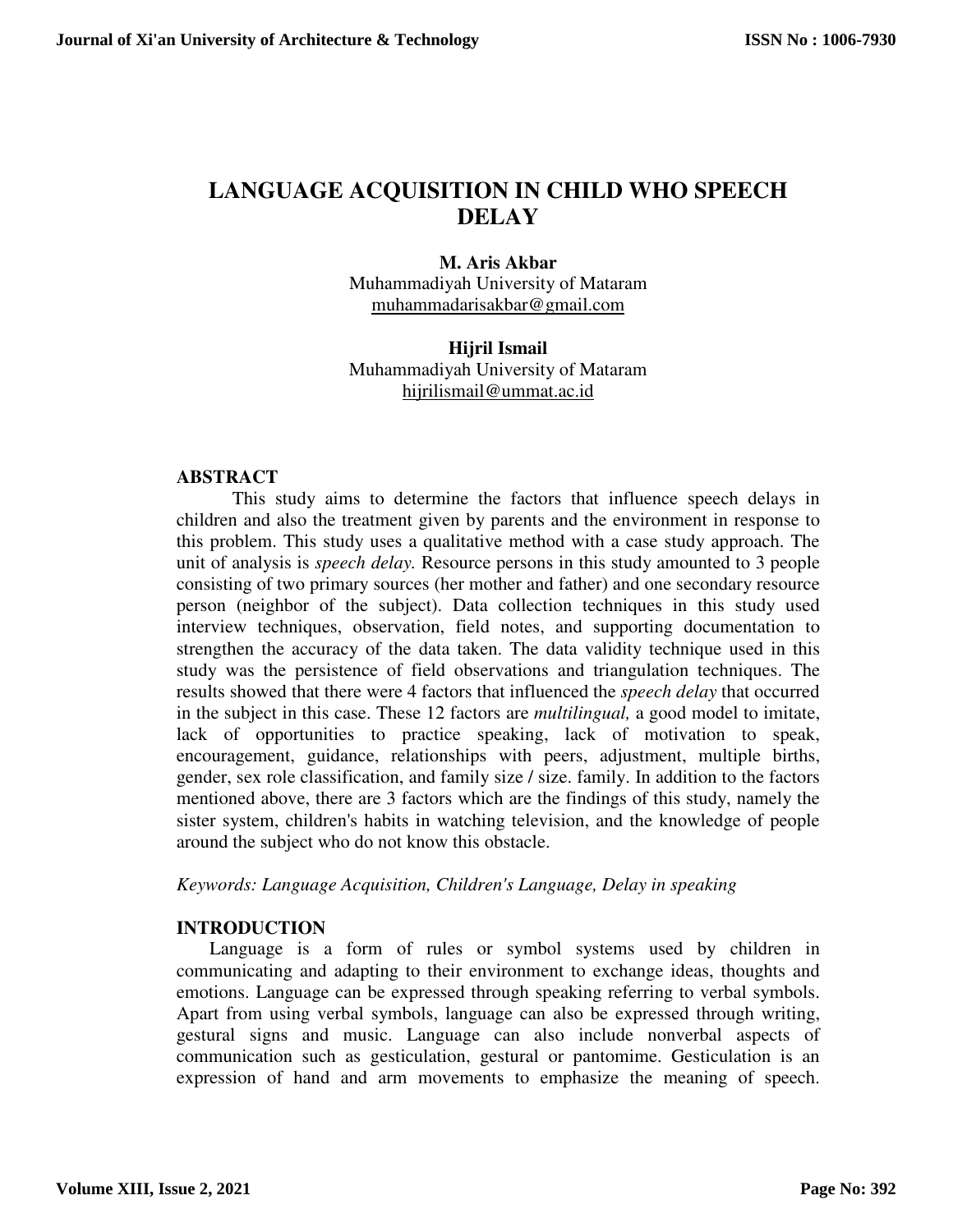Pantomime is a way of communication that changes verbal communication with action which includes several gestures (expressions of movement that use each part of the body) with different meanings).

Speech and language skills involve cognitive, sensorimotor, psychological, emotional and environmental development. Language skills can generally be divided into receptive abilities (listening and understanding) and expressive abilities (speaking). Speech ability can be assessed more than other abilities so that discussion of language skills is more often associated with speaking ability. Proficiency in language and speaking is influenced by intrinsic factors (from children) and extrinsic factors (from the environment). Intrinsic factor, which is an innate condition including the physiology of the organs involved in language and speech skills. Meanwhile, the extrinsic factor is in the form of a stimulus that is around the child, especially the words that are heard or addressed to the child.

The problem of speech delays in children is a serious problem that must be addressed immediately because it is one of the most common causes of developmental disorders in children. Speech delays can be seen from the accuracy of word use, which is marked by unclear pronunciation and in communicating only sign language can be used, so that parents and those around them cannot understand the child, even though the child can actually understand what people are talking about.

# **LITERATURE REVIEW The theory of language acquisition Behaviorist Theory**

This theory has been pioneered by Skinner, Pazlov and Thondike. This theory states that some proficiency including language is obtained from the environment. The students are stimulated and interested in speaking. Each correct speech is rewarded and repeated until it becomes a habit. Language learning is a mechanical process. Reviewers of this theory argue that the human brain is like a black box.

In language teaching and learning, oral proficiency is the most important aspect of writing proficiency. Writing proficiency is the second most important skill. Therefore, the teacher must first teach oral and give emphasis to oral practice, followed by writing proficiency. Because language is a character or habit, teachers need to prioritize inner training. That is, the teacher needs to provide sufficient training for students so that a student is victorious in mastering and understanding the language system being learned. In addition, the law of grammar does not need to be studied formally by students.

In teaching and learning sessions, teachers need to start with the easy patterns then move on to the more difficult ones. Teachers can also start from the smallest unit to the larger unit (fostered). This case may make it easier for students to understand the subject matter being studied.

In addition, teachers also need to be creative in providing stimulating material to attract students' interest to learn the headings that are conveyed. At the same time , the teacher must also provide rewards for the right actions or responses . This reward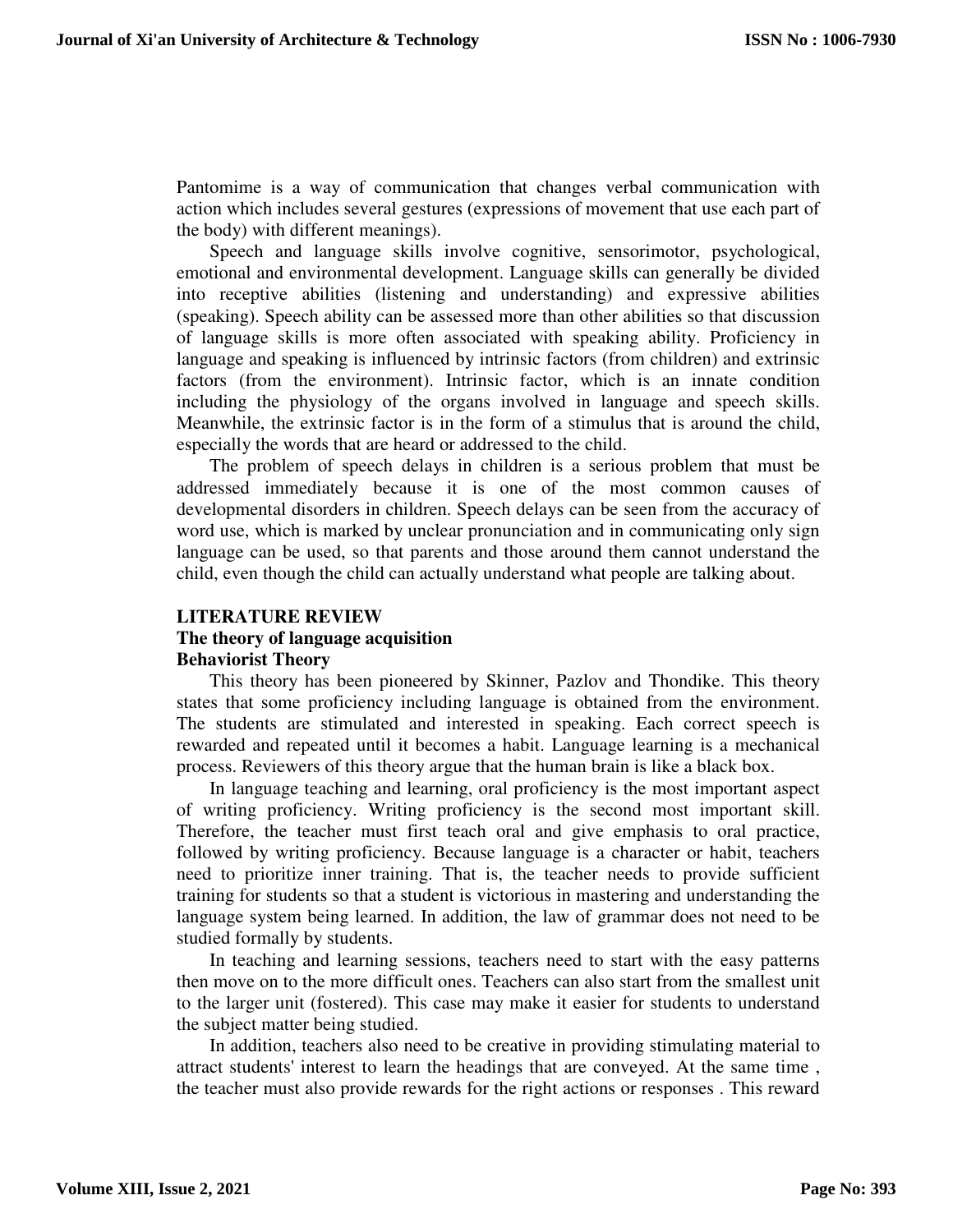can make the student repeat the correct case, making it an automatic action. Therefore, learning is a process of stimulation and reciprocity, the teacher needs to play its role as a driving force and driving force to attract students' interest into the ongoing teaching and learning process. Next, the teacher is an example or model to students. Every teacher's actions and conversations will be imitated and the students follow. Therefore, the teacher plays an important role in using correct language for students to emulate.

#### **Cognitive Theory**

Cognitive theory was pioneered by Jean Piaget da Gestalt. Cognitive theory is a mental process that plays an important role in acquiring language, especially the first language (mother tongue). Children have a special effort to hear, interpret the sounds of the language they hear. Children also acquire their first language in a very short period of time, namely 4 to 5 years only.

Language learning is a mental process (thinking). Therefore, children need to have the knowledge to understand language (meaning) and not rely solely on vigorous practice. The mistakes students make are not failures but good trials. This theory also states that children learn based on the concept of trying. The point here is that students will be given the opportunity to try to answer a question so that they can successfully implement it. The role of the teacher in giving training as well, the teacher does not have to give exercises in the form of automatic habits but provide exercises that build proficiency by using established formulas. According to this theory, writing and reading is prioritized because it is an affirmation to oral. Therefore, teachers need to prioritize writing and reading.

#### **Mentalist Theory**

This theory was pioneered by Noam Chomsky. According to Noam Chomsky, children are born with the intention of the Language Acquisition Device (LAD). Children hear the language in their environment. Based on actual situations, they listen, analyze, form grammatical concepts and formulas. Then they will form a verse. According to Noam Chomsky, children begin to speak their first language when they are eighteen months old. Mastery of designation (external structure) is sometimes not the same as mastery of grammar and meaning formulas (internal structure) even though mastery of external language depends on the pursuit of the internal language.

In teaching and learning, every student should try to master the language perfectly because they have LAD. Teachers need to teach language deductively. When grammar is also taught in a direct and structured manner. At the same time, they need to master grammar formulas so that they can use them creatively. The point here is that students can produce new verses.

In addition, teachers are encouraged to provide opportunities for students to think when teaching and learning languages. This is because they can foster concepts and meanings. When teaching and learning takes place, students need to be exposed to real (authentic) materials not made up materials. Language teaching and learning also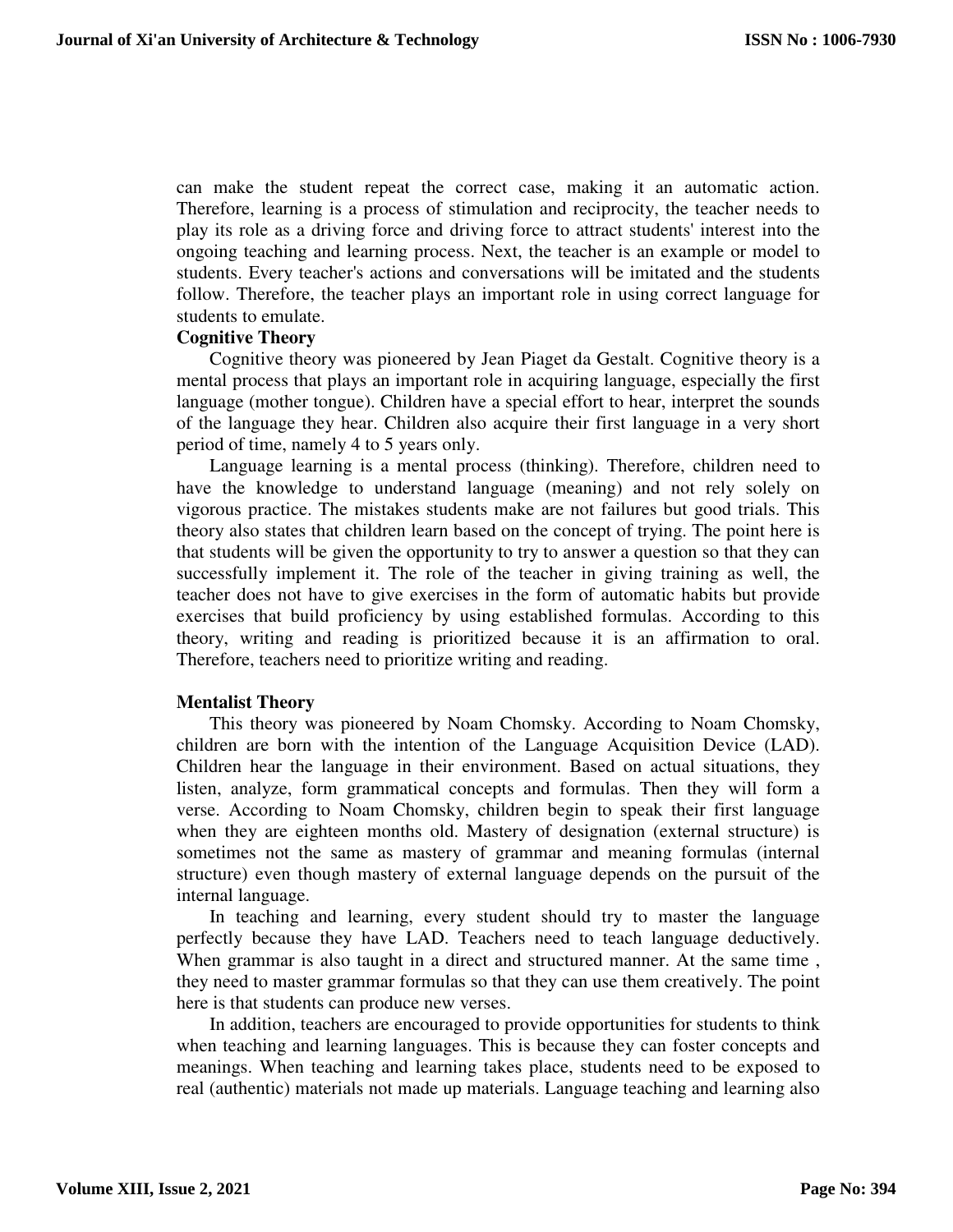emphasize reading and writing skills and not neglecting listening and speaking skills. From the aspect of giving training too, teachers need to provide exercises that build proficiency by using language formulas creatively. In addition, teachers are encouraged to make students aware of mistakes and encourage students to correct mistakes that are carried out based on knowledge of the formulas they have learned.

#### **Internationalist Theory**

This theory was pioneered by Halliday. This theory explains that childhood language development involves the interaction of language and mental processes. Children acquire language because they have a need to interact with family and community experts. As community experts, they should also have the ability to master the skills of describing thoughts in language according to social situations. When children interact, they will master a more precise meaning. This theory places more emphasis on building beliefs in communicating ideas or meanings.

## **Children's Language Development**

A normal child will acquire his first language in a relatively short time (ie, from 2-6 years of age). According to Skinner (1957), a child will develop language skills if it gets stimuli from other people. So, human language behavior is language behavior that is confirmed through the medium of other people. Correspondingly, the development of language behavior depends on environmental factors.

Children's language development is not only influenced by the environment. Neurological and biological development influence language development. A child who has a neurological disability in the language area is very difficult to develop his language skills (Chaer, 2009).

With regard to biological development, according to Lenneberg (1967) the development of children's language follows a biological schedule that cannot be negotiated. A child cannot be forced or encouraged to be able to say something, if his biological abilities are not yet possible. On the other hand, if a child is biologically able to do something, he or she can not be prevented from saying it because there is a link between biological development and language skills.

Language has a very important role in child development. Children who are intelligent in language enjoy playing activities which facilitate their need to speak, negotiate, and also express feelings and thoughts in words. Lust (2006 ) divides children's language development as follows:

- 1. 0-6 months of age children just cry
- 2. 6-12 months of age your child begins to babble and begins to understand a few words and short commands
- 3. Age 18-24 months children have mastered 3 to 15 words
- 4. Children aged 24 months and over can make a phrase
- 5. Children aged 30 months and over can communicate intensely and are frustrated if their language is not understood by adults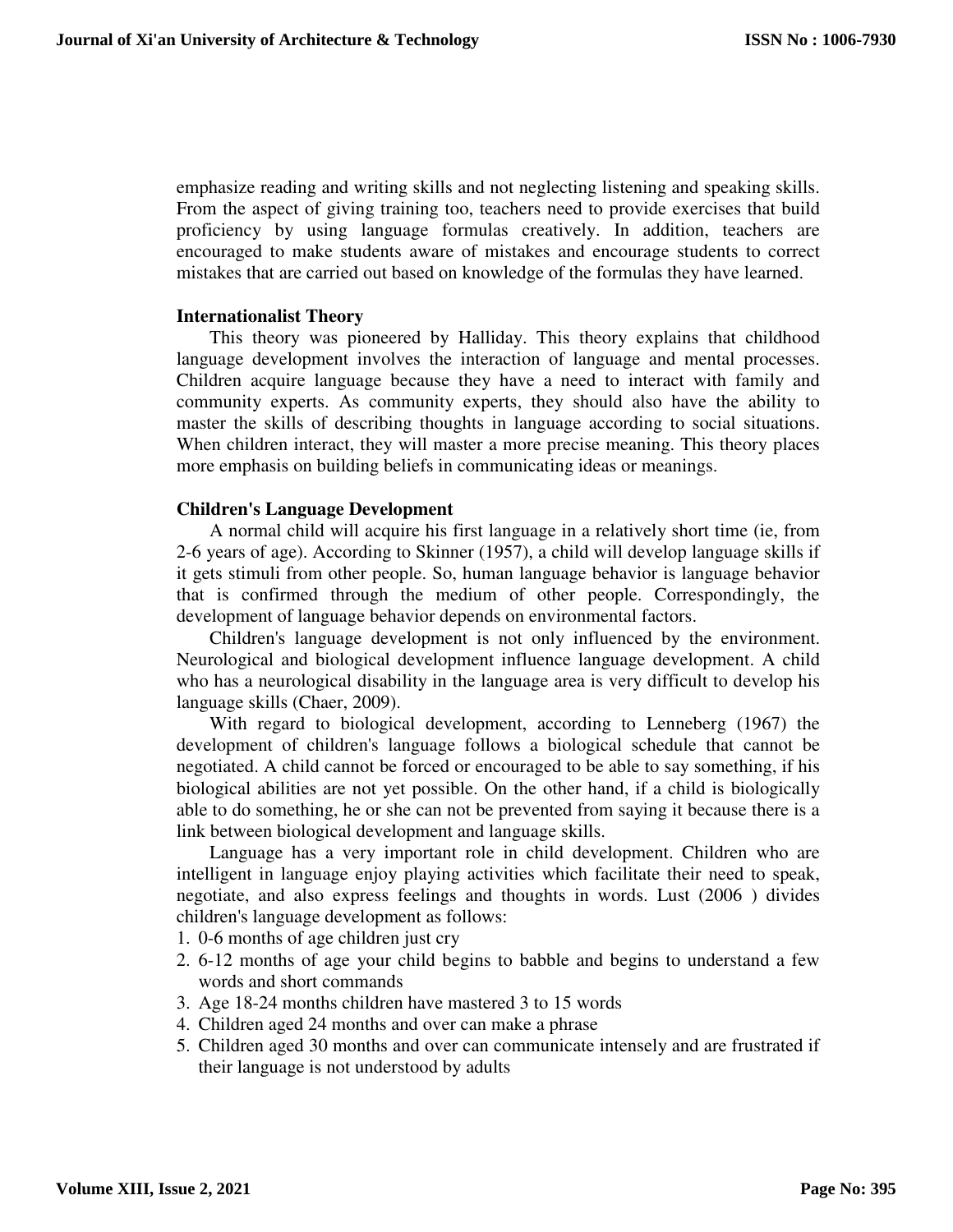- 6. At 36 months, children master 1000 vocabulary words and 80% of the words are pronounced clearly
- 7. Above 36 months, the child's language is relatively stable

In general, children between the ages of 4 and 5 have mastered sentences consisting of four to five words. They are also able to use a preposition, like below, above, on the inside and on the side. Children use verbs more than nouns. Children between 5 and 6 years of age can pronounce sentences consisting of six to eight words. Children can already explain the simple meaning of words to know the opposite, using conjunctions, prepositions and articles. At the end of kindergarten age , children are generally able to speak simple words and simple language, their speech is fluent, understandable and sufficient to follow grammar even though they still make language errors (Syaodih, 1995).

Children's language development cannot be separated from cognitive development. Piaget (1959) divided the stages of human cognitive development into four categories: (a) the motor sensory stage (ages 0-2 years), (b) the preoperative stage (ages 2-7 years), (c) the concrete operation stage (ages 7- 11 years) and (d) the formal operation stage (age 11 years and over). At the age of 2 years and over, children have started talking with increased vocabulary mastery.

At the motor sensory stage and the preoperative stage stimulation must occur in the child so that further development can take place properly. If at that time the child does not get the right stimulus, the child will face difficulties. Children who have reached the speaking readiness stage, but have not received a stimulus to practice their speaking skills, will experience difficulty speaking (Gunarsa, 1989: 25, Yunanto, 2004: 64; Arifuddin, 2010: 117)). The most important preoperative stage is for the child to start using language. When they are 4 years old, children usually use language more fluently (Suparno, 2001: 56; Sudono, 2000: 3).

Piaget (1959) argued that thinking precedes language and is broader than language. Language is one of the main ways of expressing thoughts. In all development thought always precedes language.

In line with the above, Vygotsky (1962) explained that the development of language along with cognitive development, even complementary. Both develop in one social sphere. This means that language can aid cognitive development. Language can direct children's attention to new objects or new relationships that exist in the environment, introduce children to different views, and provide information to children. Language is one of the various tools contained in the human cognitive system.

Children are active and adaptive, but egocentric, whose thought processes are very different from adults, so their learning experiences are adjusted to their understanding. In the view of Vygotsky (1978), the mental or cognitive structure of children is formed from the relationship between mental functions. In this regard, the relationship between language and thought is believed to be very important.

Cummings (2008) also confirms THAT k ognisi is fundamental for pe rk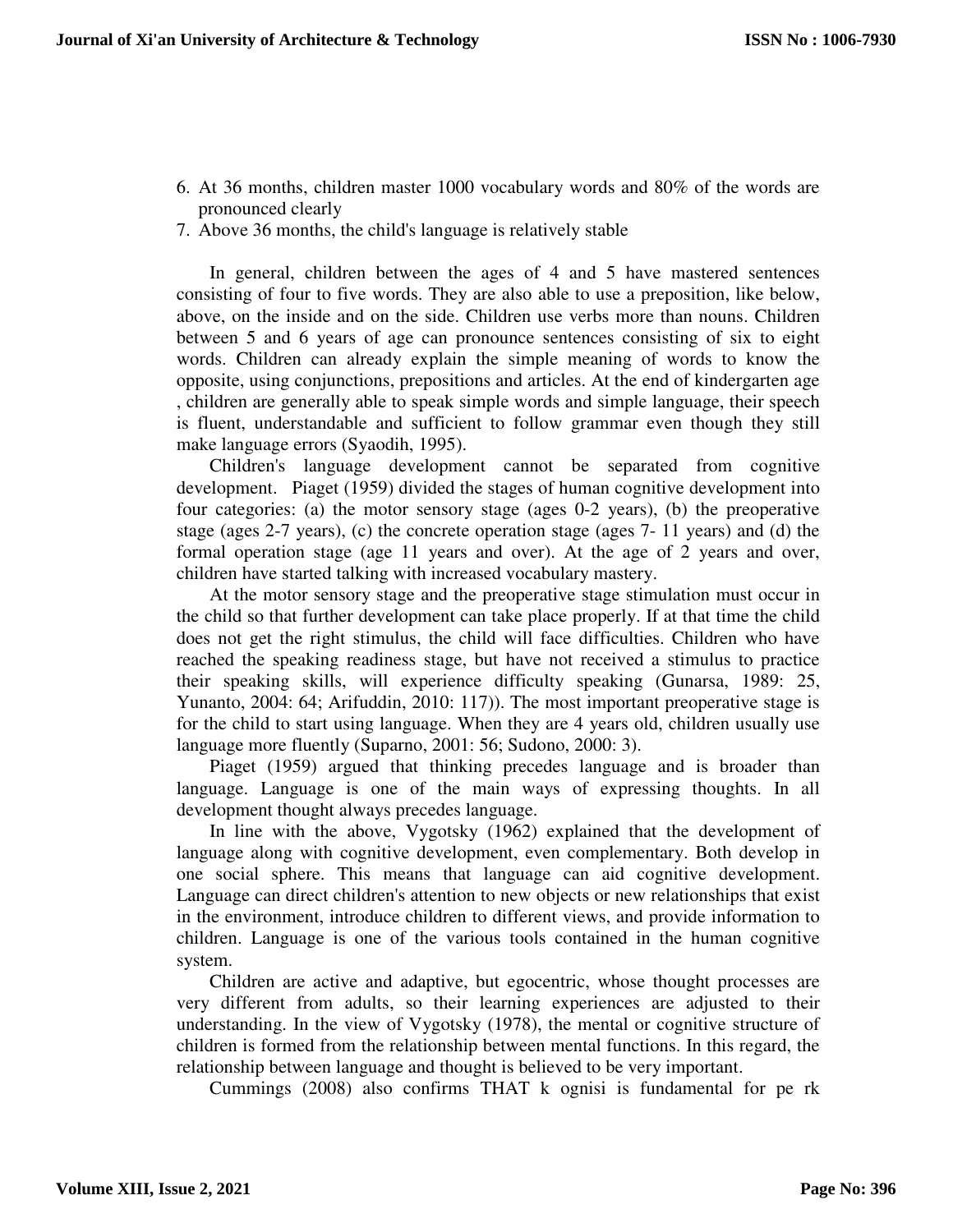embangan skills of air communication . Cognitive weakness will cause different language disorders. The heterogeneity of cognitive impairment results in a diverse clinical population of language disorders. S ebuah studies that have examined the relationship between cognitive and language development showed that cognitive impairment can have a bad influence significantly to the development of speech and language acquisition.

Schaerlaekens & Gillis (1987) divided the phases of children's language development into four periods. This difference is based on certain characteristics unique to each period. The periods are as follows: a) *The Prelingual Period ( age 0- 1 years)* is the period when the child is unable to pronounce the 'language' as spoken by adults. However, the development of producing these sounds begins in the weeks since his birth; *b) Early Lingual Period (ages 1-2.5 years)* is the period when the child begins to say his first words, even though they are not complete. For example: *atit* (sick), *agi* (again), and so on. At this time some sound combinations were still too difficult to pronounce, also some sounds were still difficult to pronounce, such as: / r  $/$ ,  $/$  s  $/$ ,  $/$  k  $/$ ,  $/$  j  $/$ , and  $/$  t  $/$ . The increase in language proficiency in this period is very fast and can be divided into three periods, namely: (1) one-word sentence period ( *holophrare* ), (2) two- word sentence period , (3) sentence period of more than two words ( *more word sentence* ) ; c) *Differentiation Period (ages 2,5-5 years)* is a period when children make differentiation in the use of words and sentences; d) *Near School Period (after 5 years of age)* is the period when children enter elementary school; that is, when they are between five and six years old.

Hurlock (1996) states that learning to speak is one of the developmental tasks in infancy and early childhood. The child's ability to understand language (receptive ) develops before speaking ability. When starting to speak, children make various progress in developing speaking skills such as in terms of vocabulary, sentence formation, and clarity in speaking. Children's clarity in speaking comes from the child's ability to articulate words appropriately.

#### **Speech Delay**

Ability in language and speaking is influenced by intrinsic factors (children) and extrinsic factors (psychosocial). The intrinsic factor is the innate condition including the physiology of the organs involved in language and speech skills. Meanwhile, extrinsic factors can be in the form of stimuli that are around the child. The factors that influence speech delays are as follows:

#### **1. Intrinsic Factors**

#### **a. Mental retardation**

Mental retardation is the most common cause of delayed speech, accounting for more than 50% of cases. A mentally retarded child exhibits overall language delays, delays in hearing comprehension, and motor delays. In general, the more severe the mental retardation, the slower the speech communication skills. In 30% -40% of children with mental retardation, the cause cannot be determined. Causes of mental retardation include genetic defects, intrauterine infections, placental insufficiency,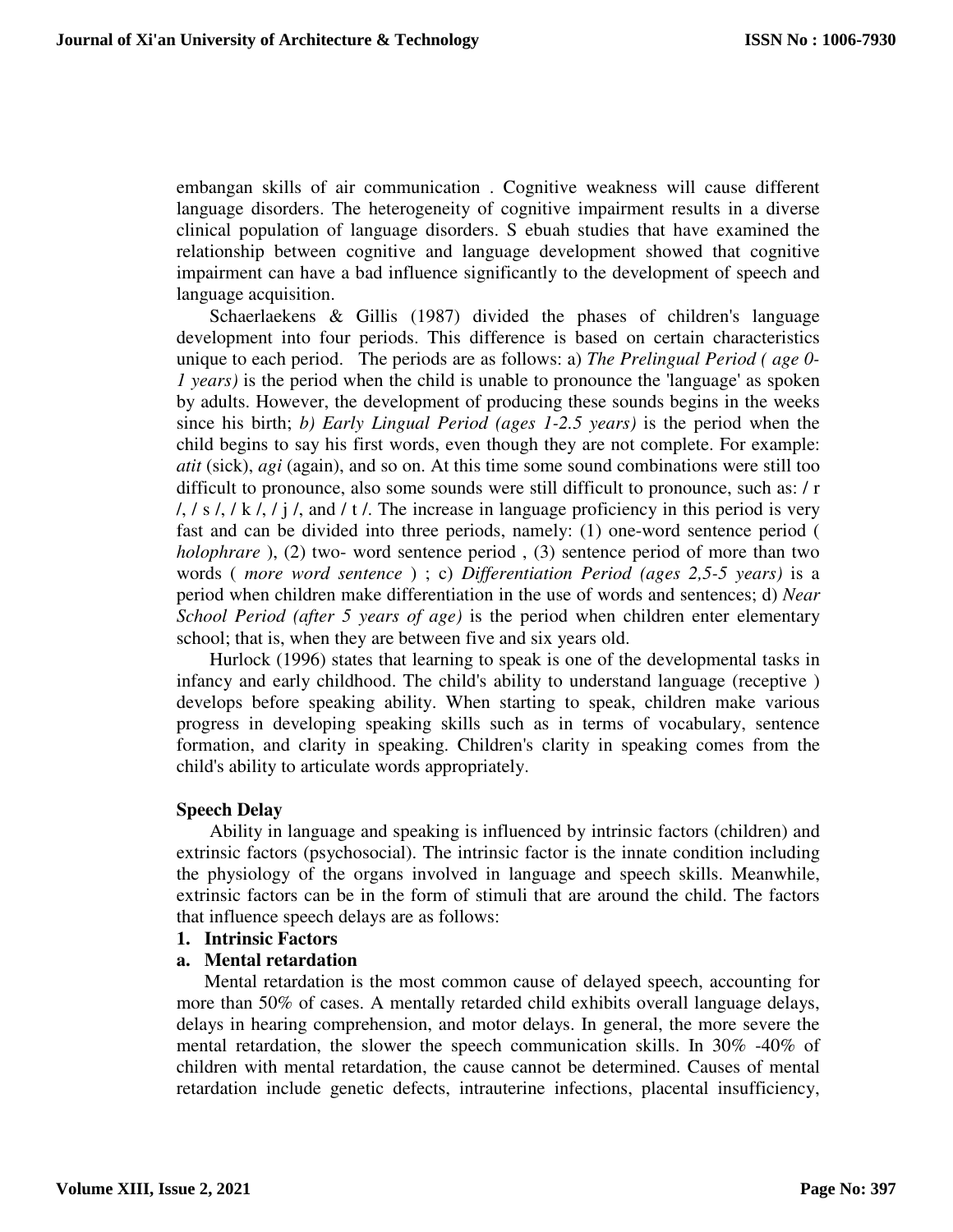medications during pregnancy, trauma to the central nervous system, hypoxia, hypothyroidism, poisoning, meningitis or encephalitis, and metabolic disorders.

## **b. Hearing loss**

The function of hearing in the first few years of life is very important for the development of language and speech. Hearing loss in the early stages of development can cause severe speech delays. Hearing loss can be either conductive or neural sensory disturbances. Conductive hearing loss is commonly caused by otitis media with effusions.34 The hearing loss is intermittent and averages from 15 dB to 20 dB.35 Several studies have shown that children with conductive hearing loss are associated with fluid in the middle ear during the first few years of life risk of experiencing speech delays. 35,36

Conductive disturbances can also be caused by structural abnormalities of the middle ear and atresia of *the external auditory canal* . Sensorineural hearing loss can be caused by intrauterine infection, kernicterus, autotoxic drugs, bacterial meningitis, hypoxia, intracranial hemorrhage, certain syndromes (eg, Pendred syndrome, Waardenburg syndrome, Usher syndrome) and chromosomal abnormalities (eg, trisomy syndrome). Sensorineural hearing loss is usually most severe at higher frequencies. 2

#### **c. Autism**

Autism is a neurological development disorder that occurs before a child reaches 36 months of age. Autism is characterized by delayed language development, deviation in the ability to interact, ritualistic and compulsive behavior, and repetitive stereotypical motor activities. Various speech disorders have been described, such as ecolalia and pronoun inversion. Autistic children generally fail to make eye contact, respond to smiles, respond to hugs, or use gestures to communicate. Autism is three to four times more common in boys than girls. 2

#### **d. Selective mutation**

Selective mutation is a condition in which children don't speak because they don't want to. Usually, children with selective mutations will talk when they are alone, with their friends, and sometimes with their parents. However, they don't talk at school, in general situations, or with strangers. The condition occurs more frequently in girls than boys.36 Significantly, children with selective mutations also have articulatory or language deficits. Children with selective mutations usually manifest other symptoms of poor adjustment, such as lack of peers or being overly dependent on their parents. Generally, these children are negativistic, shy, timid, and withdrawn. The disorder can last for months to years.

#### **e. Cerebral** *palsy*

Speech delays are commonly experienced by children with *cerbral palsy* . Speech delay occurs most frequently in people with the *athetoid* type of *cerebral palsy* . It can also be accompanied or combined by factors that cause others , such as: hearing loss, weakness or stiffness of the muscles of the tongue, accompanied by mental retardation or defects in the cerebral cortex.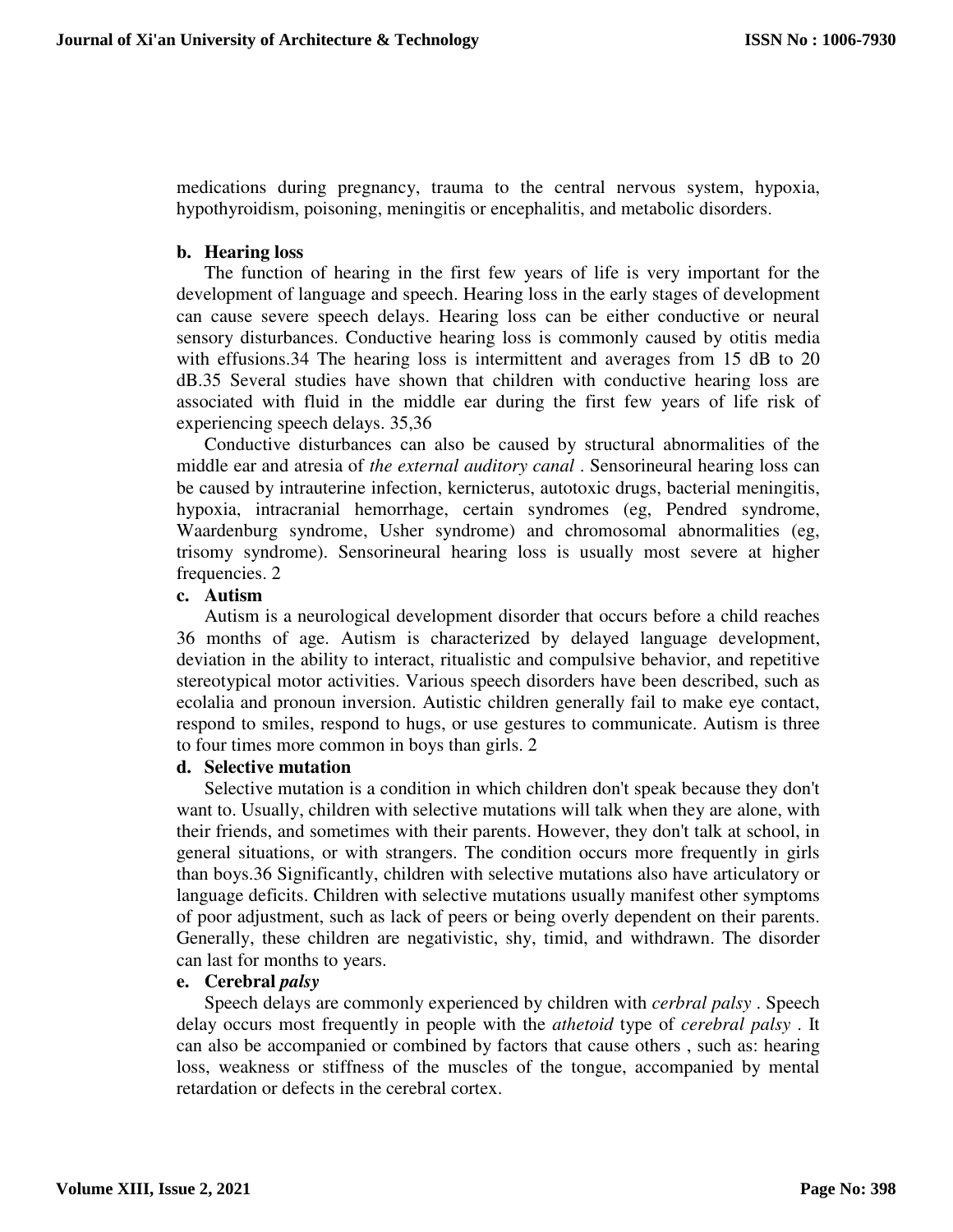# **f. Abnormalities in speech organs**

These disorders include short tongue, deformity of teeth and mandible (lower jaw), cleft lip ( *palatoschizis / cleft palate* ), deviation of *the* nasal *septum* , adenoids or laryngeal abnormalities. On a short tongue there is difficulty sticking out the tongue so that it is difficult to pronounce the letter "t", "N", and "l". Deformities of the teeth and mandible cause wheezing sounds such as "f", "v", "s", "z", and "th". Cleft lip abnormalities can cause resonance deviations in the form of rhinolalia aperta, which is the nasal sound occurs in high-pressure letters such as "s", "k", and "g".

# **2. Extrinsic Factors (Psychosocial)**

In this situation the child does not get sufficient stimulation from the environment. Children do not get enough time and opportunity to talk to their parents. The results showed that inadequate stimulation will cause language disorders, namely speech delays, but not severe. If the child who is not getting enough stimulation also experiences lack of food or *child abuse* , the language disorder can be heavier because the cause is not just deprivation but also neurological disorders due to malnutrition or child neglect. Various kinds of psychosocial deprivation that result in speech delays are

## **a. Quiet Environment**

Talking is a part of behavior, so the skill is through imitation. If speech stimulation is lacking from the start (nothing is imitated) it will hinder the child's speech and language skills.

# **b. Twins**

In twins, language development is worse and longer than only children. They are one each other giving each talk bad environment because usually have behaviors that mimic each other. This causes them to imitate each other in a state of speech that is neither good nor good.

# **c. Bilingualism**

The use of 2 languages can cause speech delays, but this situation is temporary. Smith researched a group of children with a bilingual environment that appeared to have a lower vocabulary than children with one language, except for children with high intelligence.

## **d. Wrong Teaching Techniques**

Wrong way and communication in children often cause speech and language development delays in children because their development occurs due to the process of imitating and learning from the environment.

## **e. Television viewing patterns**

Watching television on children ages toddler are factors that make children become passive listeners. When watching television, children will act more as the receiving party without having to digest and process the information that comes in. As a result, in a certain period of time, the brain should receive a lot of stimulation from the environment / parents to then give *feedback* again, but because the one that provides more stimulation is television, the brain cells that deal with language and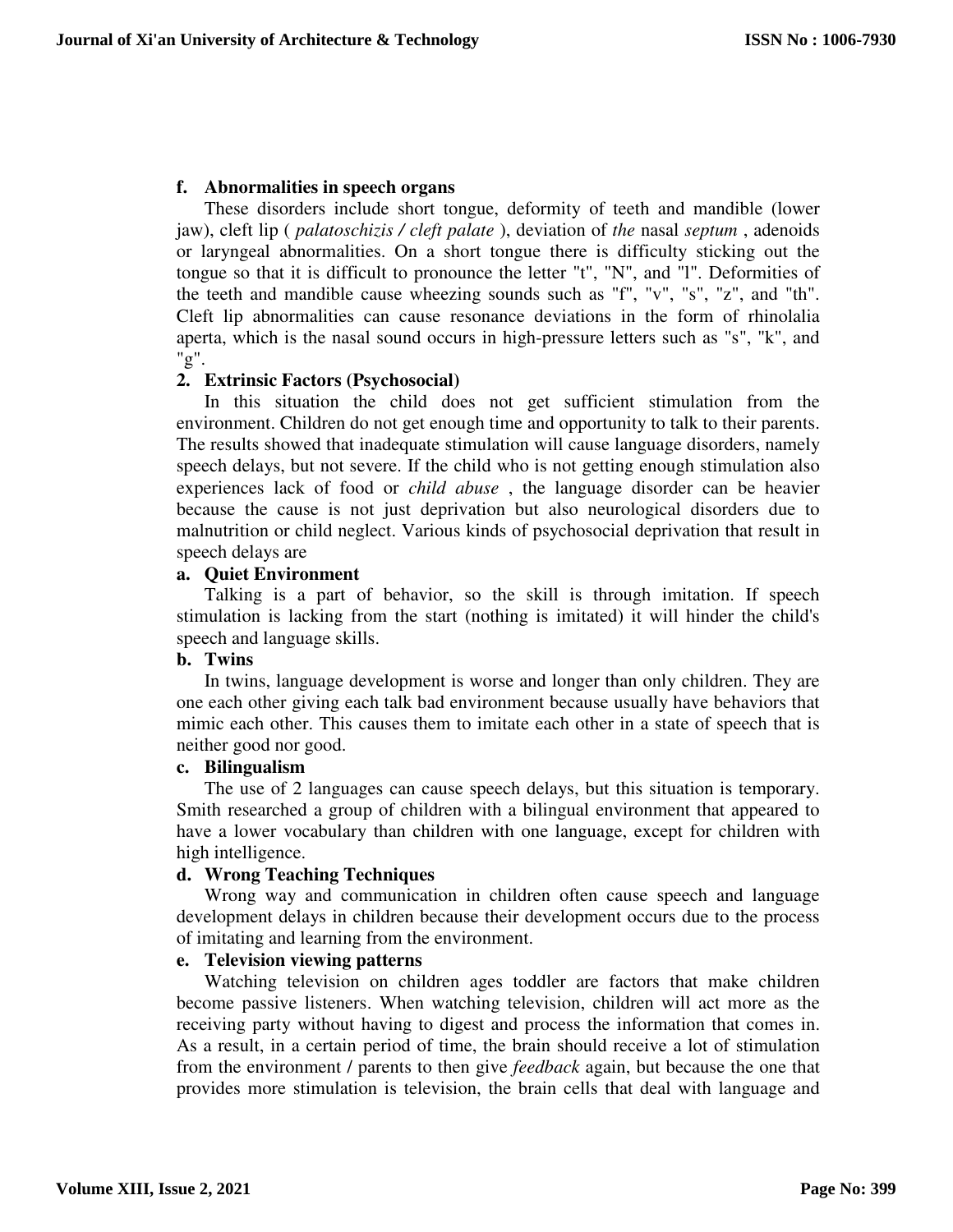speech problems will be stunted.

# **METHODOLOGY**

This study uses a case study (case *study)* on qualitative research approach (gay, et al., 2009; Creswell, 2007). The general objective of the research is to obtain in-depth and comprehensive on language acquisition (*language acquisition)* for children with speech delay (*language delay)*. Its specific objectives are:

- 1. Know deeply and comprehensively the acquisition of phonology, morphology, syntax, semantics, and pragmatics in children who experience speech delays.
- 2. Know deeply and comprehensively the obstacles experienced by children who experience speech delays in language acquisition
- 3. Knowing in depth and comprehensively the factors causing speech delays in language acquisition.
- 4. Know in depth and comprehensively the language acquisition strategies used by children who experience speech delays in language acquisition.

The research was carried out in Mataram, West Nusa Tenggara, the place is in the house of a family and in the community as a place to play.

The data in this study are the utterances produced by Farel who was 6 years old. The data sources used in this study as a whole can be categorized into two:

- 1. Audio-visual recordings (recordings of the activities of each research subject while playing or carrying out activities in the family and community environment
- 2. Informants: parents of research subjects who will be used as supporting data when discussing research data obtained from research subjects under study.

The data collection technique is done by observing and interviewing. In this study, triangulation was carried out by means of data triangulation, situational and data collection methods.

#### **RESULT**

Based on the research findings, it is known that the language acquisition of a child is strongly influenced by the environment in which they live, be it the environment, biological factors, and the diversity of languages used. Farel, as the subject under study in the study, had a pure speech delay, this can be proven by tests of cognitive and neurological abilities that were not disturbed when examined by a neurologist. The conclusion of this expert was strengthened by the results of the examination of a child psychologist who concluded that Farel did not have a mental disorder. And it is also reinforced by special needs counseling guidance experts who say that they only need services in the language field, not special treatments given to children who experience language disorders caused by down *syndrome*, *mentally retarded* or other language disturbances.

In terms of the class of words Farel can produce, he is able to produce nouns, adjectives, verbs, adverbs, particles, prepositions, pronouns, conjunctions and words that have experienced affixation.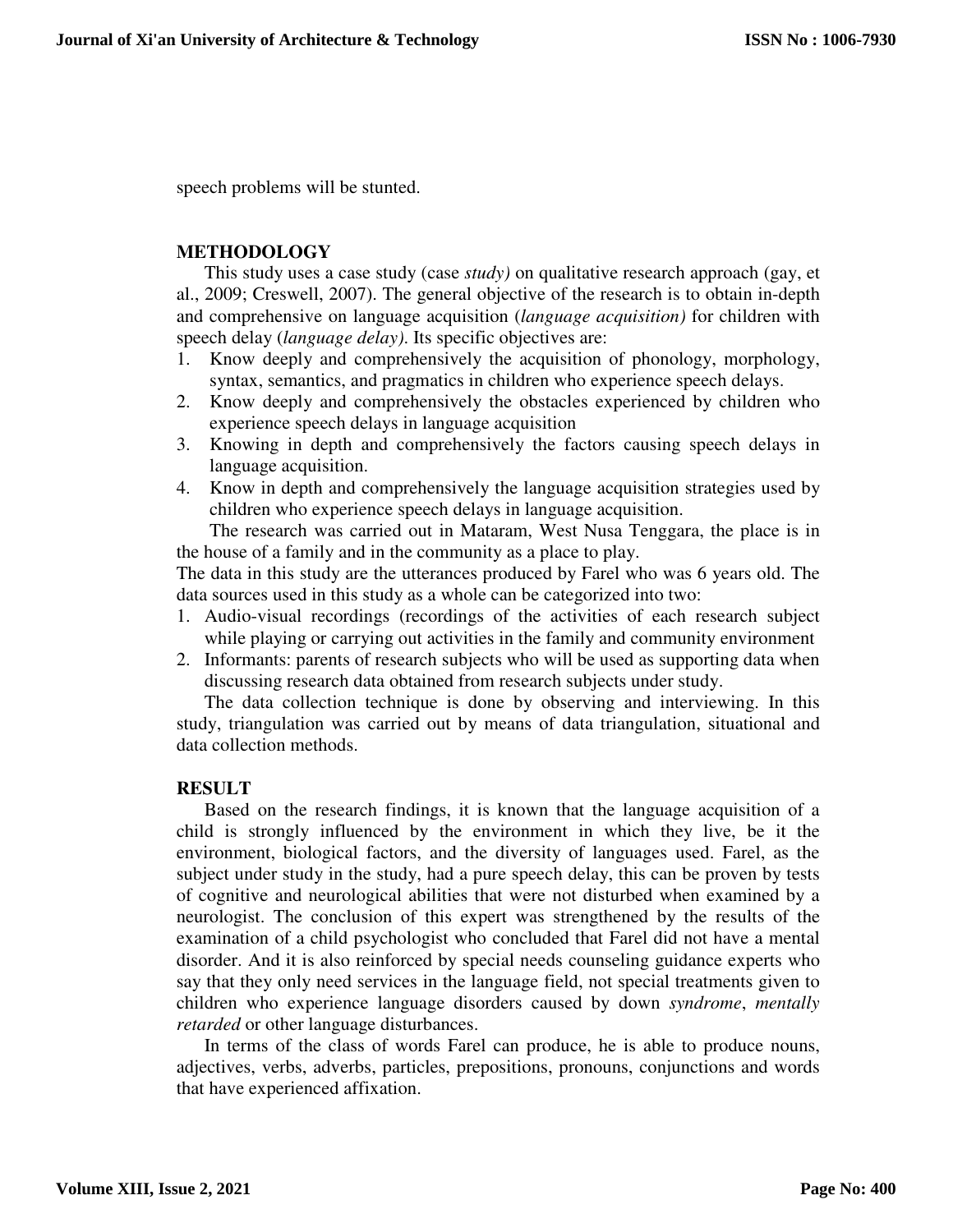- 1. Viewed from the aspects of phonology, morphology, syntax, semantics, and pragmatics, Farel who experienced speech delays were:
	- a) Phonological aspect, it can be said that there are several processes that occur, namely the sound substitution process caused by the difficulties he experiences in producing certain sounds so that he tends to perform sound substitution to make it easier for him to utter or produce the sound. The next process is the assimilation process, then the syllable structure process which also consists of several processes, namely reducing the sound consisting of cluster consonants, removing consonants at the end of words, and deleting syllables in lexemes that do not get stressed.
	- b) From the morphological aspect, it can be showed that the acquisition of Farelian language is no longer dominated by the lexeme babas, but has been dominated by bound lexemes through the affixation process, namely by adding a prefix, suffix, prefix and suffix to the base lexeme. As for the affixations that have been obtained at the age of eight years, such as; prefix [ber-], [men], [pe-], [di-], and [ter-]. The suffixes are [- right ], [-an], [-i], and [-in]. prefix and suffix [di-i], [se-an], [di-kan], [me-right], and [ke-an]. Besides that, he is already able to form repeated words from the basic lexeme to express different meanings.
	- c) From the synthetic aspect, it can be described that the utterances that can be produced or exerted by Farel are still classified as phrases, lower clauses / clauses (ket) / abverbial phrases, upper / parent sentence clauses with pattern (SP). although some of the utterances produced by him have a more complete structure, this structure is still mostly unclear.
	- d) Semantic and pragmatic aspects can be explained that the semantic acquisition achieved by Farel is good but there are still some errors in the use of inaccurate diction so that the meaning of the sentence can be different or inaccurate as well as errors in using the hyphen, meaning which is produced in each ujran still tends to the semantic meaning of the sentence.
- 2. There are many obstacles experienced by Farel in producing words, namely obstacles in pronouncing some of the sounds in a word, obstacles to pronouncing cluster consonants, and also obstacles to pronouncing adjacent consonant sounds.
- 3. The factors that cause late acquisition of Farel are biological factors, social environmental factors, and also motivational factors.
- 4. The language acquisition strategy used by Farel is analogy and imitation strategy

# **CONCLUSION**

The result of the research shows that pure Farel experiences speech delays which are influenced by the environment in which he lives. In terms of the class of words Farel has been able to produce, he is capable of producing nouns, adjectives, verbs, adverbs, particles, prepositions, pronouns, conjunctions and words that have experienced affixation but are still in very large numbers. Limited. And factor as the cause that system siblings, children in television viewing habits, and knowledge of